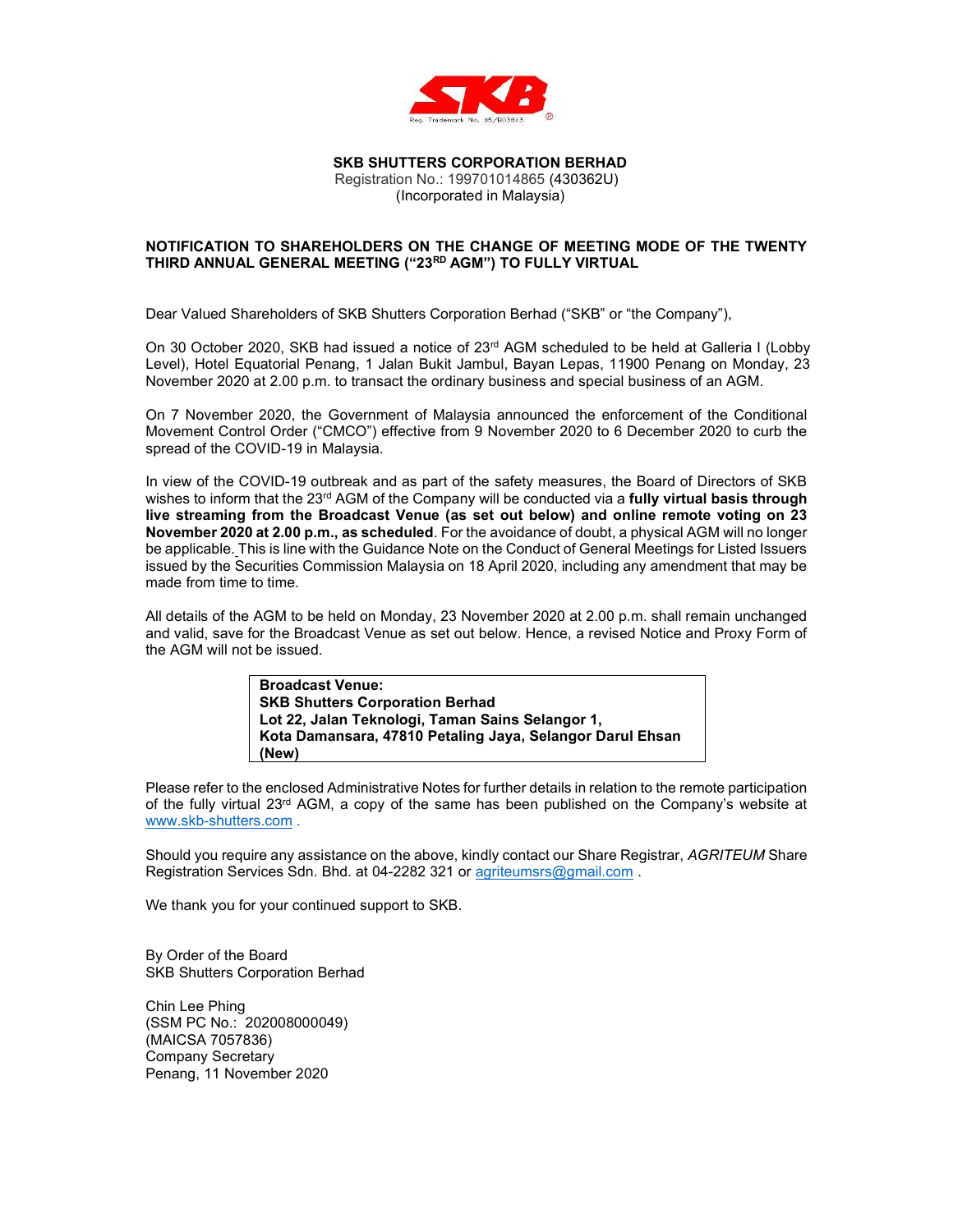

#### SKB SHUTTERS CORPORATION BERHAD Registration No.: 199701014865 (430362U)

(Incorporated in Malaysia)

# ADMINISTRATIVE NOTES FOR THE FULLY VIRTUAL TWENTY THIRD ANNUAL GENERAL MEETING ("23RD AGM")

| Date:<br>Monday,<br>23 November 2020<br>(No change) | Time:<br>2.00 p.m.<br>(No change) | <b>Broadcast Venue:</b><br><b>SKB Shutters Corporation Berhad</b><br>Lot 22, Jalan Teknologi, Taman Sains Selangor 1,<br>Kota Damansara, 47810 Petaling Jaya,<br>Selangor Darul Ehsan |
|-----------------------------------------------------|-----------------------------------|---------------------------------------------------------------------------------------------------------------------------------------------------------------------------------------|
|                                                     |                                   | (New)                                                                                                                                                                                 |

#### MODE OF MEETING

On 28 October 2020, the Company had announced that its 23<sup>rd</sup> AGM would be held on 23 November 2020. The same was released to Company's website at 28 October 2020. Due to the enforcement of the Conditional Movement Control Order ("CMCO") from 9 November 2020 to 6 December 2020, the AGM will be conducted via a fully virtual basis through live streaming from the Broadcast Venue and online remote voting on 23 November 2020 at 2.00 p.m., as scheduled. For the avoidance of doubt, a physical AGM will no longer be applicable. This is line with the Guidance Note on the Conduct of General Meetings for Listed Issuers issued by the Securities Commission Malaysia on 18 April 2020, including any amendment that may be made from time to time.

The Broadcast Venue is strictly for the purpose of complying with Section 327(2) of the Companies Act, 2016 which requires the Chairman of the meeting to be present at the main venue of the meeting. Hence, shareholder(s) or proxy(ies) or attorney(s) or authorised representative(s) WILL NOT BE ALLOWED to attend the 23rd AGM in person at the Broadcast Venue on the day of the meeting. We strongly encourage you to use the RPV facility to participate in the 23<sup>rd</sup> AGM as a way for us to jointly share the responsibility to minimise the risk of Covid-19 infections.

# REMOTE PARTICIPATION AND VOTING FACILITIES ("RPV")

Shareholders are to attend, speak (in the form of real time submission of typed texts) and vote (collectively, "participate") remotely at the 23<sup>rd</sup> AGM using RPV provided by AGRITEUM Share Registration Services Sdn. Bhd. ("AGRITEUM") via its website at www.agriteum.com.my . Please refer to Procedures for RPV.

Shareholders will have to register to attend the 23rd AGM remotely by using the RPV Facilities, details as set out in the Administrative Notes below. You may join the 23rd AGM from various devices such as Smart phone, Tablet or Computer.

#### RPV Facilities

- 1. Please note that the RPV Facilities is available to:
	- (i) Individual members;
	- (ii) Proxy holders;
	- (iii) Corporate shareholders; ("The Participant")

- (iv) Authorised Nominees; and (v) Exempt Authorised Nominees.
- 2. The AGM will be conducted through live streaming and online remote voting. The Participant are encouraged to attend the AGM by using the RPV Facilities. With the RPV Facilities, you may exercise your rights as a shareholder of the Company to participate (including to pose questions to the Board) and vote remotely at the AGM.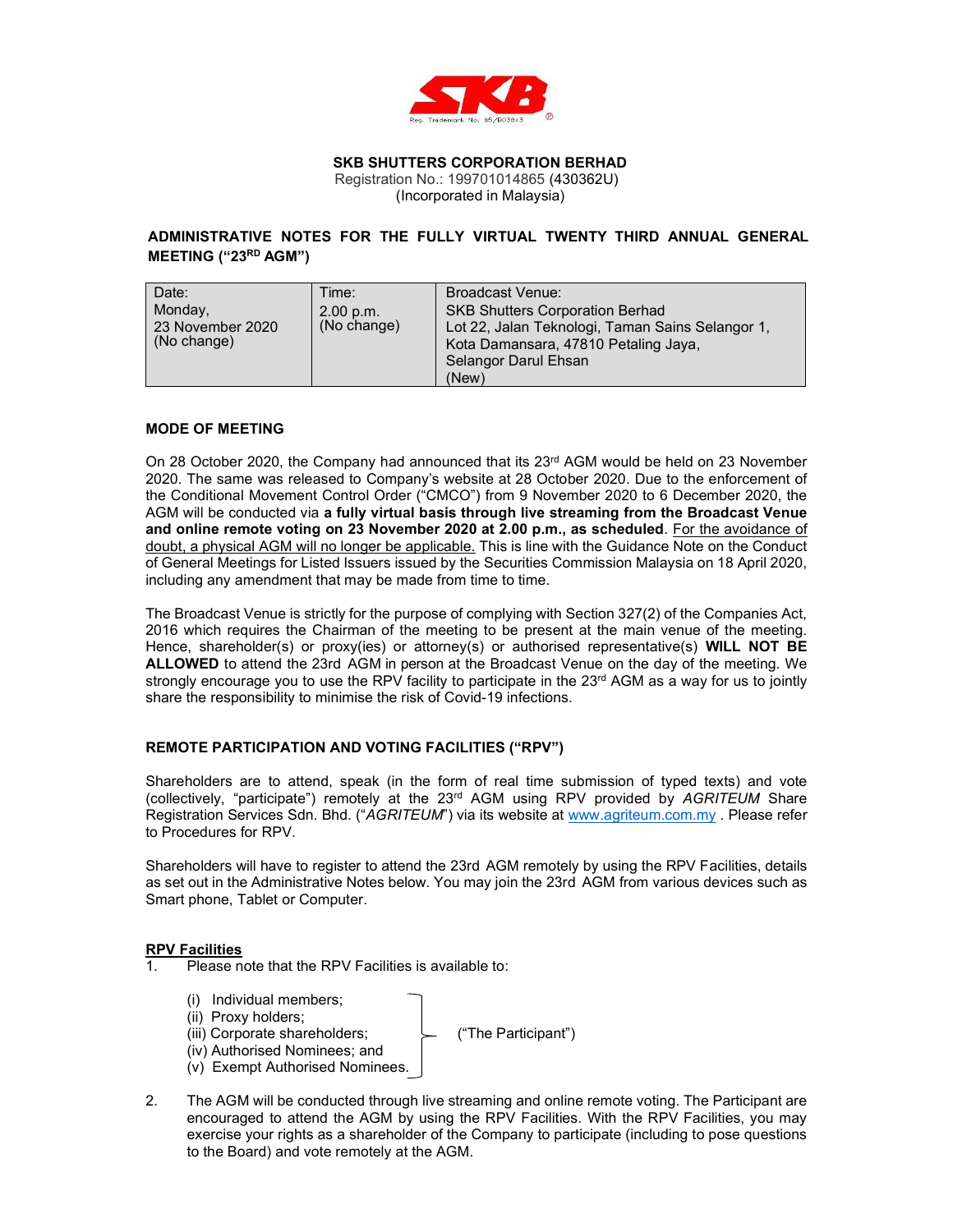- 3. Shareholders who are not able to participate in the AGM are encourage to appoint the Chairman of the Meeting or our Non-independent Director to vote on your behalf at the AGM by completing the proxy form that is available at www.agriteum.com.my with pre-casted voting instruction.
- 4. Proxies or Corporate representatives/Authorised Nominees/Exempt Authorised Nominees who wishes to use the RPV Facilities at the AGM, please ensure the duly executed proxy forms or the original certificate of appointment of its corporate representative are to be submitted to the Company's Registered Office at 2<sup>nd</sup> Floor, Wisma Penang Garden, 42 Jalan Sultan Ahmad Shah, 10050 Georgetown, Penang, Malaysia not later than 22 November 2020 at 2.00 p.m..
- 5. The Participant are encouraged to send in their questions before the meeting to the Investor Relations at agm@skb.com.my in relation to the agenda items for the AGM.
- 6. The Participant are to read and follow the procedures for the RPV Facilities as summarised below:-

| <b>Action</b><br><b>Procedures</b>          |                                                                                                                                                                                                                                                                                                                                                                                                                                                                                                                                                                                                                                                                                                                                                                                                      |  |  |
|---------------------------------------------|------------------------------------------------------------------------------------------------------------------------------------------------------------------------------------------------------------------------------------------------------------------------------------------------------------------------------------------------------------------------------------------------------------------------------------------------------------------------------------------------------------------------------------------------------------------------------------------------------------------------------------------------------------------------------------------------------------------------------------------------------------------------------------------------------|--|--|
| Before the 23rd AGM day (23/11/2020)        |                                                                                                                                                                                                                                                                                                                                                                                                                                                                                                                                                                                                                                                                                                                                                                                                      |  |  |
|                                             |                                                                                                                                                                                                                                                                                                                                                                                                                                                                                                                                                                                                                                                                                                                                                                                                      |  |  |
| (i) Register as a user                      | Access website www.agriteum.com.my<br>Click << Login>> and click << Register>> to sign up as a<br>$\bullet$<br>user.<br>• Complete registration and upload softcopy of MyKAD<br>(front and back) or Passport.<br>• Read and agree to the terms & condition and thereafter<br>submit your request.<br>· Please enter a valid email address and wait for<br>AGRITEUM Share Registration Services Sdn Bhd<br>("AGRITEUM") email verification.<br>Your registration will be verified and approved and an<br>email notification will be provided.                                                                                                                                                                                                                                                         |  |  |
| On the 23rd AGM day (23/11/2020)            |                                                                                                                                                                                                                                                                                                                                                                                                                                                                                                                                                                                                                                                                                                                                                                                                      |  |  |
| (ii) Login to<br>www.agriteum.com.my        | Login with your user ID and password for remote participation<br>at the AGM at any time from 1.30 p.m. i.e. 30 minutes before<br>the commencement of AGM on Monday, 23 November 2020<br>at 2.00 p.m.                                                                                                                                                                                                                                                                                                                                                                                                                                                                                                                                                                                                 |  |  |
| (iii) Participate through Live<br>Streaming | • Select the "Virtual Meeting" from main menu.<br>• Click the "Join Meeting" located next to the event.<br>• Kindly click the video link and insert the password given to<br>you in your email notification in order to join the live video<br>streaming.<br>. If you have any question for the Chairman/ Board, you may<br>use the Q&A platform to transmit your question. The<br>Chairman/Board will try to respond to all questions<br>submitted by remote participants during the AGM. If time is<br>a constraint, the responses will be emailed to you at the<br>earliest possible time after the meeting ended.<br>• Take note that the quality of the live streaming is dependent<br>on the bandwidth and stability of the internet connection at<br>the location of the remote participants. |  |  |
| (iv) Online remote voting                   | • Select Voting located next to the "Join Meeting" and indicate<br>your votes for the resolutions that are tabled for voting.<br>. Voting session will commence once the Chairman of the<br>Meeting declare that the voting platform is activated and will<br>announce the completion of the voting session of the AGM.<br>• Cast your vote on all resolutions as appeared on the screen<br>and submit your votes. Once submitted, your votes will be<br>final and cannot be changed.                                                                                                                                                                                                                                                                                                                |  |  |